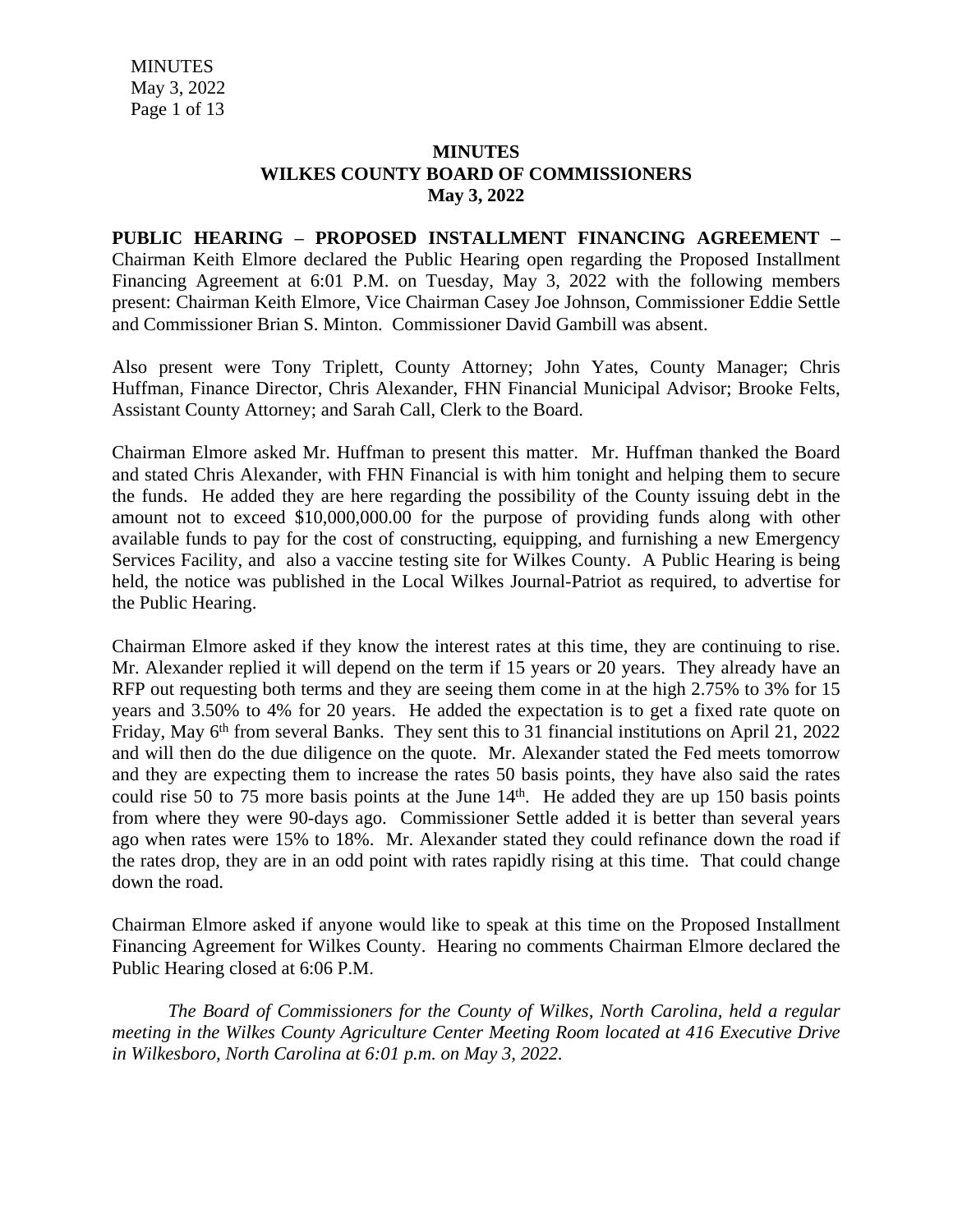**MINUTES**  May 3, 2022 Page 2 of 13

*Present: Chair Giddeon Keith Elmore, presiding, Vice Chairman Casey Joe Johnson, and Commissioners Eddie Settle and Brian S. Minton*

*Absent: Commissioners David Gambill*

*Also Present: John Yates, County Manager; Tony Triplett, County Attorney; Chris Huffman, Finance Director; Sarah D. Call, Clerk; Chris Alexander, FHN Financial Municipal Advisor; and Brooke Felts, Assistant County Attorney.*

*\* \* \* \* \* \* The Chair announced that this was the hour and day of the public hearing on a proposed installment financing agreement (the "Agreement") to be entered into by the County of Wilkes, North Carolina (the "County") pursuant to Section 160A-20 of the General Statutes of North Carolina, as amended (the "Act"), Finance Director Chris Huffman announced in a principal amount not to exceed \$10,000,000 for the purpose of providing funds, together with any other available funds, to pay the cost of constructing, equipping and furnishing a new emergency services facility for the County (the "Project"). To secure its obligations under the Agreement,* the County will grant a lien on the site of the Project, together with any improvements or fixtures *located or to be located thereon.*

*Mr. Huffman acknowledged due publication of the notice of public hearing in a newspaper with a general circulation in said County as required by Section 160A-20(g) of the Act and directed the Clerk to the Board of Commissioners to attach the affidavit showing publication in said paper on a date at least ten days prior to the date hereof as Exhibit A hereto.*

*The Chair then announced that the Board of Commissioners would immediately hear anyone who might wish to be heard on the advisability of the proposed Project or the financing as so described. No one appeared to be heard. Hearing no comments, Chairman Elmore closed the Public Hearing.*

*\* \* \* \* \* \**

*I, Sarah D. Call, Clerk to the Board of Commissioners for the County of Wilkes, North Carolina, DO HEREBY CERTIFY that the foregoing is a true copy of so much of the proceedings of the Board of Commissioners for said County at a regular meeting held on May 3, 2022, as it relates in any way to the holding of a public hearing on a proposed installment financing agreement to be entered into by said County.*

*I DO HEREBY FURTHER CERTIFY that proper notice of such regular meeting was given as required by North Carolina law.*

*WITNESS my hand and official seal of said County this 3rd day of May, 2022.*

*\_[SEAL]\_\_\_\_\_\_\_\_\_\_\_\_\_\_\_\_\_\_\_\_\_\_\_\_\_\_\_\_\_\_\_\_\_\_Clerk to the Board of Commissioners*

*EXHIBIT A [Please see attached publisher's affidavit evidencing publication of Notice of Public Hearing]*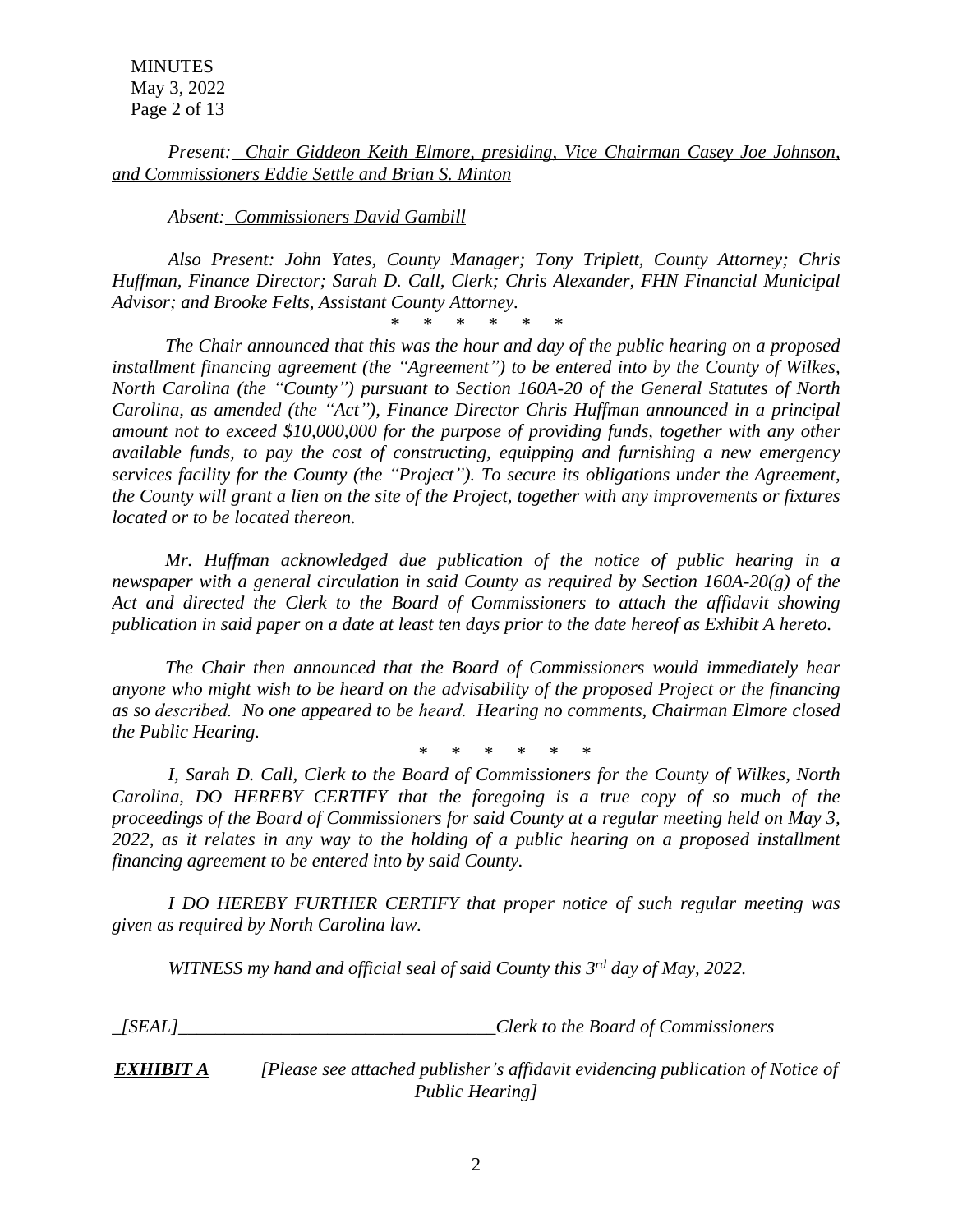**MINUTES**  May 3, 2022 Page 3 of 13

The Wilkes County Board of Commissioners met on Tuesday, May 3, 2022 at 6:06 P.M. at the Wilkes County Agricultural Center located at 416 Executive Drive, Wilkesboro, N.C. 28697 with the following members present: Chairman Keith Elmore, Vice Chairman Casey Joe Johnson, Commissioner Eddie Settle and Commissioner Brian S. Minton.

Also present for the meeting were Tony Triplett, County Attorney; John Yates, County Manager; and Sarah Call, Clerk to the Board.

Chairman Keith Elmore welcomed everyone and called the meeting to order at this time. Commissioner David Gambill is out of state and could not attend the meeting tonight.

**INVOCATION** – Vice Chairman Casey Joe Johnson led the Invocation.

**PLEDGE OF ALLEGIANCE** – Chairman Keith Elmore led the Pledge of Allegiance.

**APPROVAL OF MINUTES** – Motion was made by Commissioner Brian S. Minton, seconded by Vice Chairman Casey Joe Johnson and unanimously adopted to approve the Minutes of the Board Meeting held on April 19, 2022.

**WILKES COUNTY LITTER COMMITTEE POSTER CONTEST WINNER –** Chairman Elmore recognized Anderia Byrd, Landfill Director. Ms. Byrd thanked the Board for the opportunity to speak on behalf of the Wilkes County Litter Committee. The Committee includes local and state officials along with volunteers from the Clean-Up Wilkes group. Their focus revolves around promoting the importance of litter prevention in the County, resulting in a less polluted environment and increasing the aesthetic value for all. She added recently the committee held a Litter Poster Contest in conjunction with Earth Day for all 4<sup>th</sup> grade students in Wilkes County. Ms. Byrd said 5 schools participated with 93 fourth grade students submitting a poster. They are pleased to present a certificate to the poster contest winner, Naw Htwe (Twee) from Wilkesboro Elementary School.

Ms. Twee won a pizza party for her class and all poster contest participants will receive an originally designed shirt from the Wilkes County Litter Committee. Ms. Byrd added the sponsors who helped purchase the t-shirts include, Pam Herring with the Herring Foundation, Bart and Jenna Mathis with The Lodge on Briar Creek, Mathis and Sons Quarry, Sherry and Allen Byrd with Life Alliance LLC, and The Woman's Farm Bureau Committee.

The Board of Commissioners and Ms. Byrd congratulated Ms. Twee and her parents on winning the litter contest poster contest and thanked them. Chairman Elmore stated they are all concerned about litter and glad so many took interest and they had a great contest.

**WILKES COUNTY EMERGENCY SERVICES CENTER – CONTRACT** – Chairman Elmore welcomed and recognized Kris Little, Vannoy Construction Company, Inc. Mr. Little stated Mr. Triplett will present this and he will answer any questions they may have. Mr. Triplett said he would like to apologize for getting this to the Board so late. It was his delay, but this puts everything into one contract. He added this is for the construction of the Emergency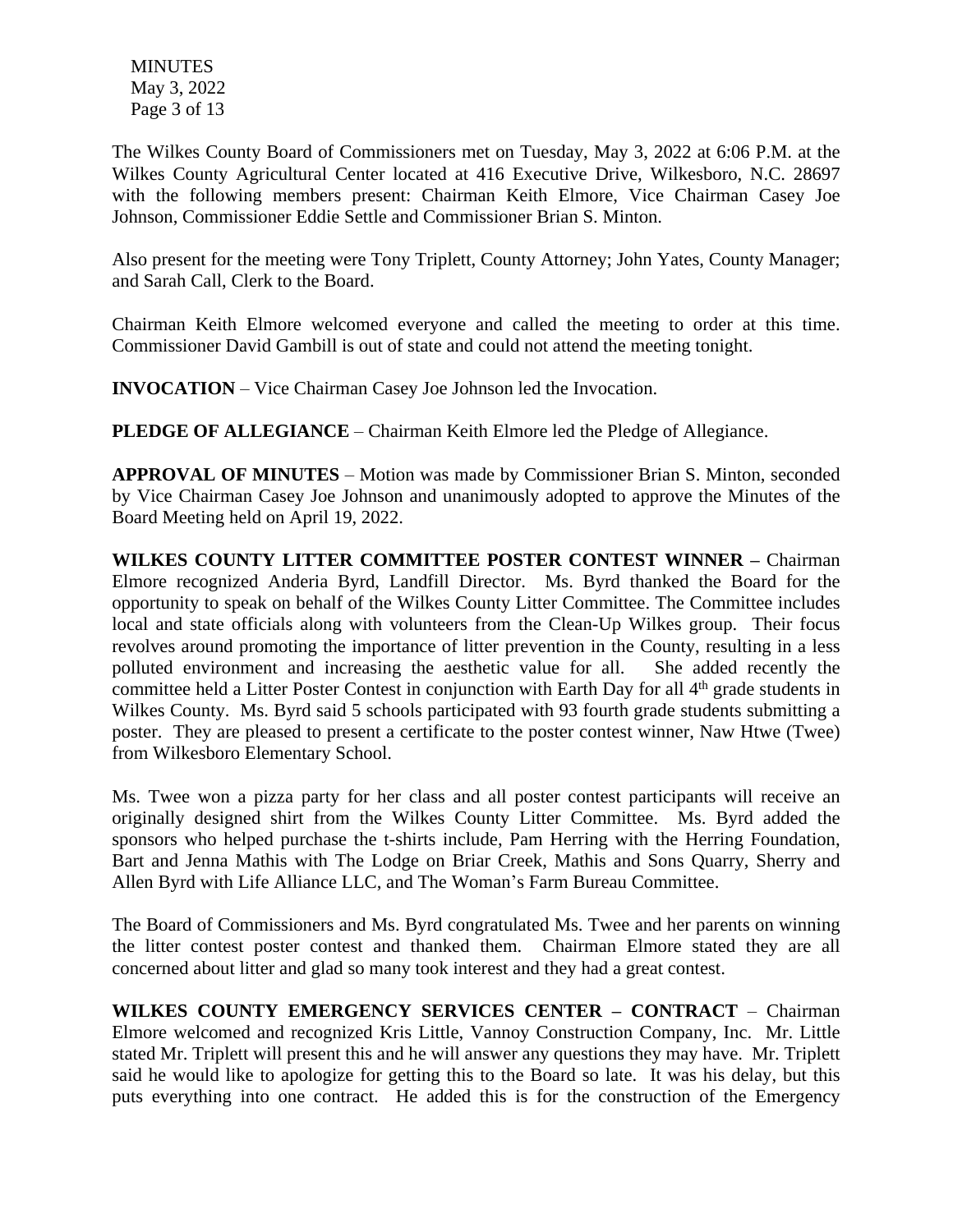**MINUTES**  May 3, 2022 Page 4 of 13

Services Center. Two meetings ago the Board approved the guaranteed maximum price (GMP) of \$11,869.107 and that is part of this contract. There were many details to work out and the contract covers all of it. Mr. Triplett said this is a construction contract for Vannoy to construct the Emergency Services Center on the Call Property and preliminary work has already begun and formalized what they have already agreed to. The contract calls for substantial completion by October 25, 2023 and final completion by November 30, 2023. Mr. Triplett said if the Board decides to move forward with approval they need to authorize John Yates to sign on behalf of the County.

Chairman Elmore stated they are using some ARPA funds for this. Mr. Yates replied yes, \$3.1 Million ARPA funds and \$362,500 SCIF Grant from the State. Chairman Elmore added this has been in the works for several years and is much needed. Mr. Triplett said it is always a pleasure to work with Vannoy & Sons Construction, Kris Little, Mike Kesterson and Mark Vannoy and all the folks. They appreciate their good work and how easy they are to work with. Mr. Little thanked them. Chairman Elmore stated this will also help the Health Department if they ever need to have a vaccine clinic and give them a dry place to do that.

Commissioner Settle stated he is pleased to see this and would like to see more satellite stations out in the county for quicker responses. Wilkes EMS has made great strides in the last several years and this is another key component. He added they need a couple more satellite stations to get everyone in the 756 square miles covered. Commissioner Settle said this is much needed and they will not pay the lease rent any longer, this is a top notch facility. Commissioner Minton said they are extremely pleased to see this, since coming on the Board he has worked very hard for EMS. They have supported them all they can, as Commissioner Settle stated they need more out in the county. He added they would like to see one in Boomer to take care of the folks there.

Commissioner Eddie Settle made a motion to approve the Construction Contract between Wilkes County and Vannoy & Sons Construction Company, Inc. for the construction of the Wilkes County Emergency Services Center on the Call property as presented at tonight's meeting; with the County Manager being authorized to sign on behalf of Wilkes County. The motion was seconded by Commissioner Brian S. Minton and unanimously approved.

**WILKES COMMUNICATIONS – REQUEST NC GREAT GRANT APPLICATION – LETTER OF SUPPORT –** Chairman Elmore stated Assistant County Attorney Brooke Felts will present this. Ms. Felts stated Wilkes Communications will not join them tonight. She added Chairman Elmore, Mr. Yates, and herself met with them yesterday for an update. They will now be applying for the Great Grant to serve a total of 1,281 homes and only asking for the \$56,000 match as presented at the last meeting. Chairman Elmore stated the number changed from the last meeting in a good direction. Commissioner Settle stated they were asking for over \$500,000 and this has changed. Mr. Yates replied yes. Ms. Felts added they did away with phase II and all they are asking from the County is \$56,000. She said there is a letter of support in the agenda packets, they have made the updates to reflect the change. An updated letter was provided to the Board at this time for consideration.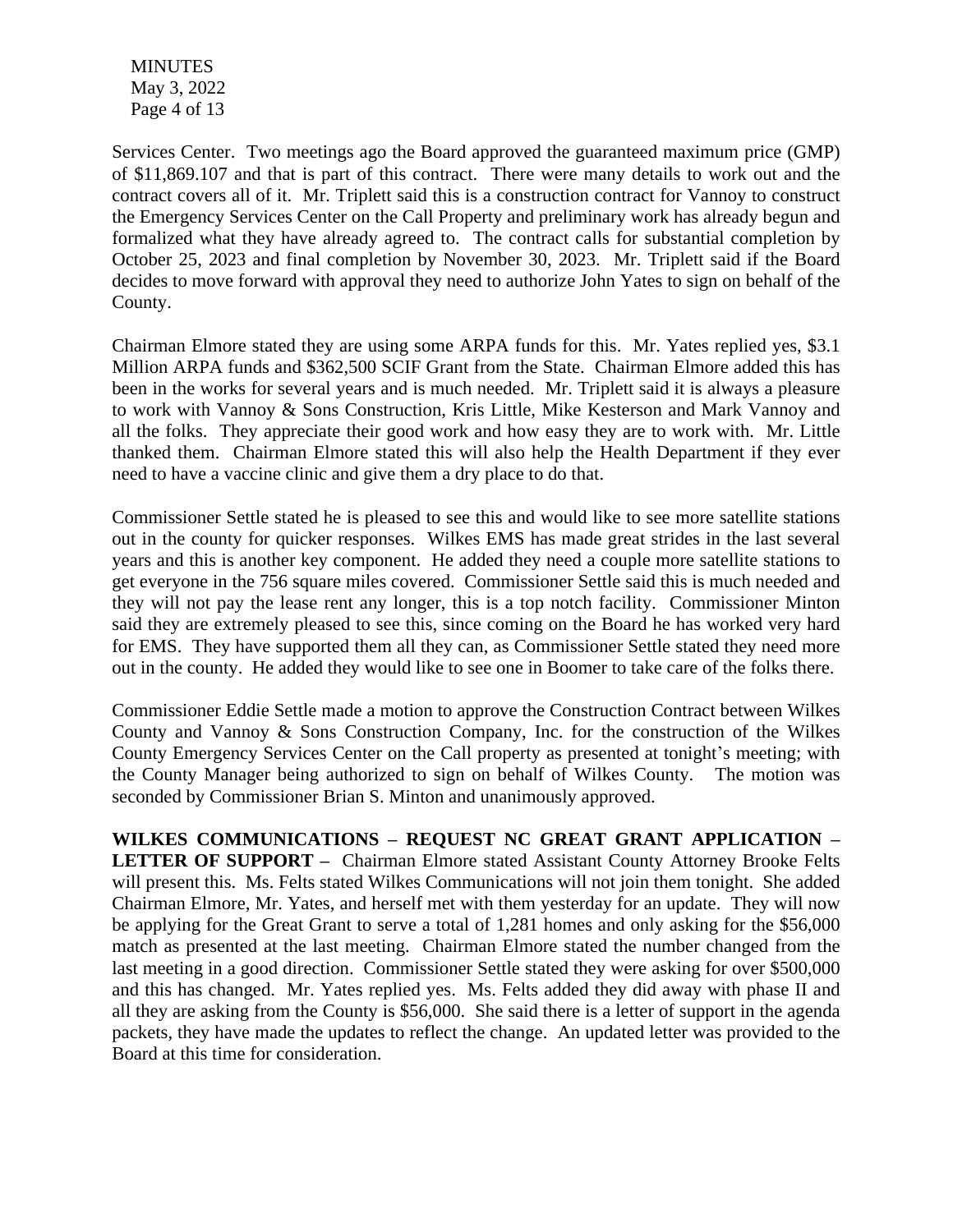MINUTES May 3, 2022 Page 5 of 13

Mr. Yates said they have two providers applying for the Great Grant and the County can support both of them if the Board would like to do so. The State will choose who gets the grant and does the project. He added both providers may do some, it will be up to the State to decide and award. Mr. Yates added they can work with both of them. Commissioner Settle asked if the match is required. Ms. Felts replied if the County enters as a partner under the legislation for the grant the match is a minimum of 10%, it has to be at least \$560,000. Vice Chairman Johnson asked what parts of Wilkes will this serve. Ms. Felts replied unfortunately it was a call with Wilkes Communications and they did not provide an updated map. Ms. Sherrie Joines with Wilkes Communications replied it will be in Millers Creek, Ronda, and the Traphill area. Chairman Elmore added this will benefit the County if either one or both gets the grant and that is up to the State to decide.

Commissioner Eddie Settle made a motion to approve the Letter of Support on behalf of Wilkes Communications for the N.C. GREAT Grant Application and for a match of \$56,000 from Wilkes County as presented at tonight's meeting. The motion was seconded by Commissioner Brian S. Minton and unanimously approved.

**CENTURY LINK/LUMEN/BRIGHTSPEED – REQUEST NC GREAT GRANT APPLICATION –** Chairman Elmore welcomed and recognized Steve Brewer, Director Government Affairs. Mr. Brewer thanked the Board and went over the below PowerPoint presentation at this time: He also explained the transition to Brightspeed and they will be headquartered and making a significant investment in North Carolina:

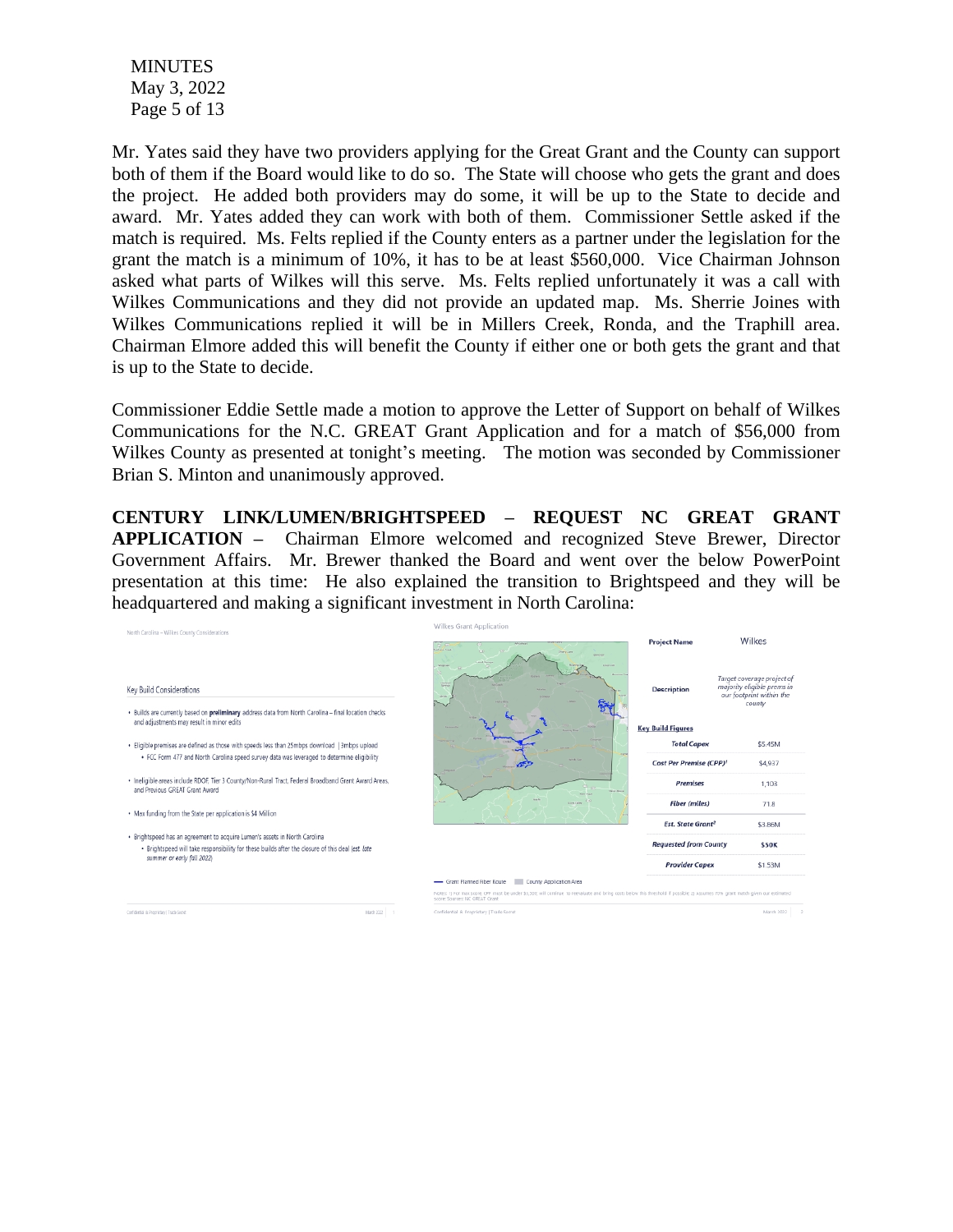### **MINUTES**  May 3, 2022 Page 6 of 13

Wilkes Grant Application Map



Confidential & Proprietary | Trade Secret

March 2022 3

Mr. Brewer stated each application is capped at \$4 million, the county could have multiple winning applications, counties are capped at a total of \$8 million. This could include Wilkes Communications and he is optimistic a number of counties will receive multiple awards. Mr. Brewer explained how the grant works, the speed qualifications, who qualifies, and also the potential for future grant programs later this year and next. He added they plan to target an additional 7,000 to 8,000 units in Wilkes that does not qualify for the grant program. This will be for fiber installation with much higher speeds. The executives at Brightspeed are the former executives from Verizon that built their wireless network and they provide great leadership and knowledge in the newest fiber technology. Mr. Brewer said Brightspeed has committed to participate in the Federal Government's Affordable Connectivity Plan (ACP). This is a subsidy that provides a \$30 discount to low income households.

Commissioner Settle asked about the 7,000 to 8,000 additional folks they plan to serve. Mr. Brewer replied this is a planned build outside of the grant that Brightspeed is willing to do to bring fiber to as many locations as possible. This is the target number for Wilkes. Chairman Elmore stated they could possibly get both grants, which would be very good. Mr. Brewer replied yes, that is possible. The state will fund the first place application in every county before it funds the second. They will roll back around and award second place. Due to the \$4 million cap it is feasible there will be second place application awards. Chairman Elmore stated what happens with the fiber in ground after 15-20 years, and asked if this all below ground . Mr. Brewer replied he is told the fiber technology they are using is something that Corning came up with. It is much easier to install with much higher speed potential and long term upgrades. He added it will be both below ground and above depending on the area. There are many grant programs coming with hundreds of millions that both Brightspeed and Wilkes Communications can leverage. Mr. Brewer said they would like to work with the county on broadband grants in the future to help increase speeds and serve more folks. He added they hope to get close to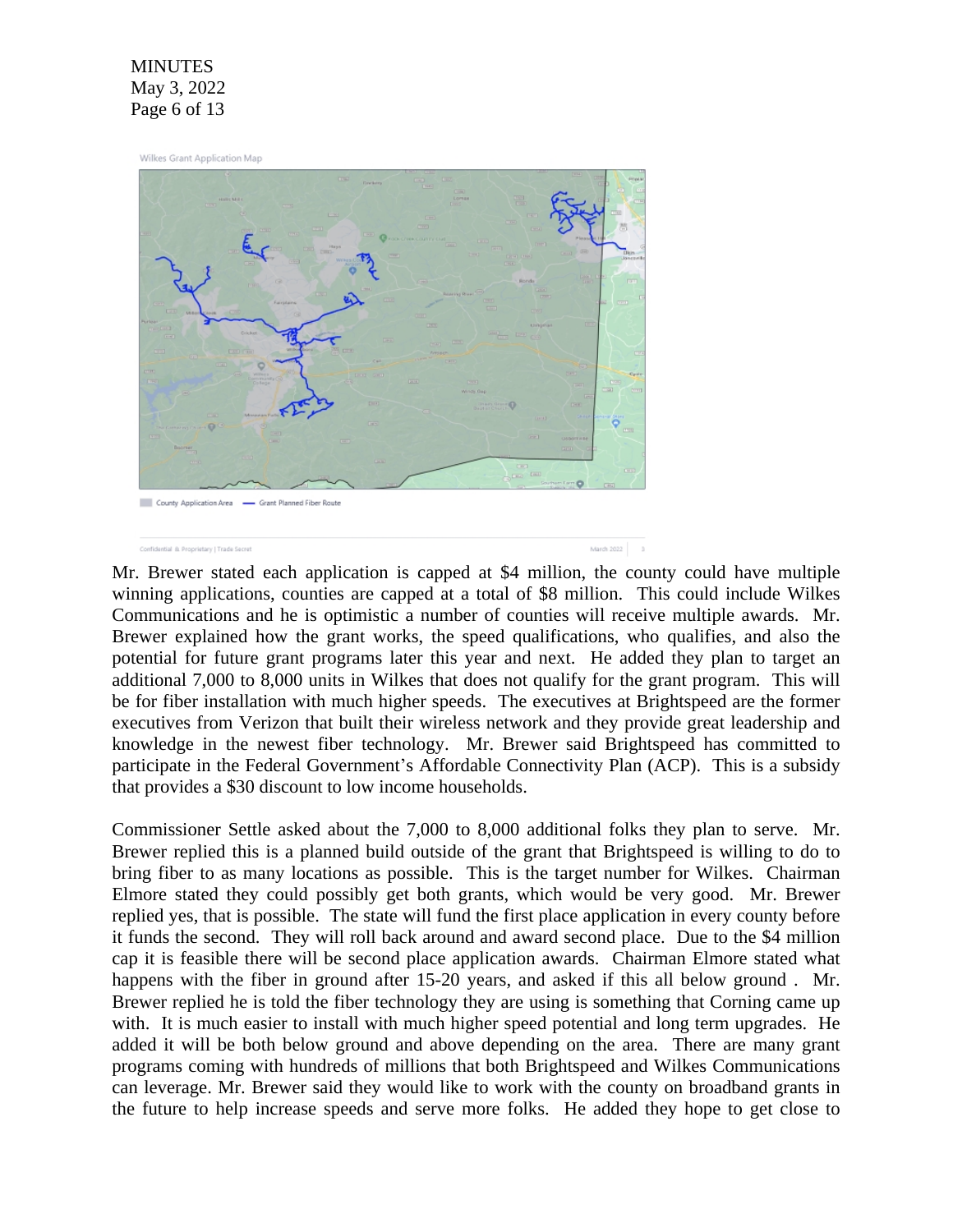**MINUTES**  May 3, 2022 Page 7 of 13

universal broadband and look forward to working with the County. Commissioner Settle added this is the number one connected county in NC and the rest will catch up with all the money. It was pitiful when they were in DC and all the kids where in online classes and so many did not have internet especially in the rural areas. He added they all need it. Mr. Brewer agreed, they are at a crossroads in history and hope all can have broadband soon.

# **1. LETTER OF SUPPORT – C**hairman Elmore asked the pleasure of the Board.

Commissioner Eddie Settle made a motion to approve the Letter of Support on behalf of Century Link/Lumen/Brighspeed for the N.C. GREAT Grant Application and for a match of \$50,000 from Wilkes County as presented at tonight's meeting. The motion was seconded by Vice Chairman Casey Joe Johnson and unanimously approved.

**2. MEMORANDUM OF UNDERSTANDING –** Mr. Brewer stated they have requested the MOU, it tells the State, that Wilkes County is willing to partner with them. There are points available through the partnership that will help with the scoring on the grant application. It also says the \$50,000 contribution will be given toward the overall cost of the fiber. He added it will be submitted with their application.

Commissioner Brain S. Minton made a motion to approve the Memorandum of Understanding for the \$50,000 Grant Match for Century Link/Lumen/Brightspeed GREAT Grant Application as presented at tonight's meeting. The motion was seconded by Vice Chairman Casey Joe Johnson and unanimously approved.

**DEPARTMENT OF SOCIAL SERVICES UPDATE** – Chairman Elmore welcomed and recognized John Blevins, DSS Director. Mr. Blevins said first he would like to provide an update on a few things. May is national Foster Care month and Older American month. He added first he wanted to mention the Children and Family Specialty Plan. DHHS wants to promote this plan which is a single plan to allow kids to maintain their provider and care manager no matter where they are, which may be out of Vaya's catchment area. Mr. Blevins said the County Commissioners Association (NCACC) has asked them to pause this plan, to give time for the LME/MCO's to work together. Vaya and the other 5 LME/MCO's are opposed to it. They feel like the existing system is good and this will fragment it. He added the Social Services Director Association wants the new plan. It will help children placed outside the service area and cut down on the delays they have now. They feel like if there was one state plan it would speed up the process. Mr. Blevins stated there are issues in other areas, some of the LME/MCO's are not as good as Vaya, they help them and do a good job for Wilkes DSS. He just wanted the Board to know about this. Chairman Elmore asked if they need to support what the NCACC is asking for with a pause. Mr. Blevins replied that is up to the Board, what they have now in Wilkes works with Vaya. Commissioner Minton agreed Vaya does a good job and they would like to keep it the way it is. Commissioner Settle added NCACC will advocate for what they think is best for all 100 counties.

Mr. Blevins stated there is another change that they are all in favor of, to extend Medicaid to the parents of the children. This will be wonderful as long as they are making reasonable efforts in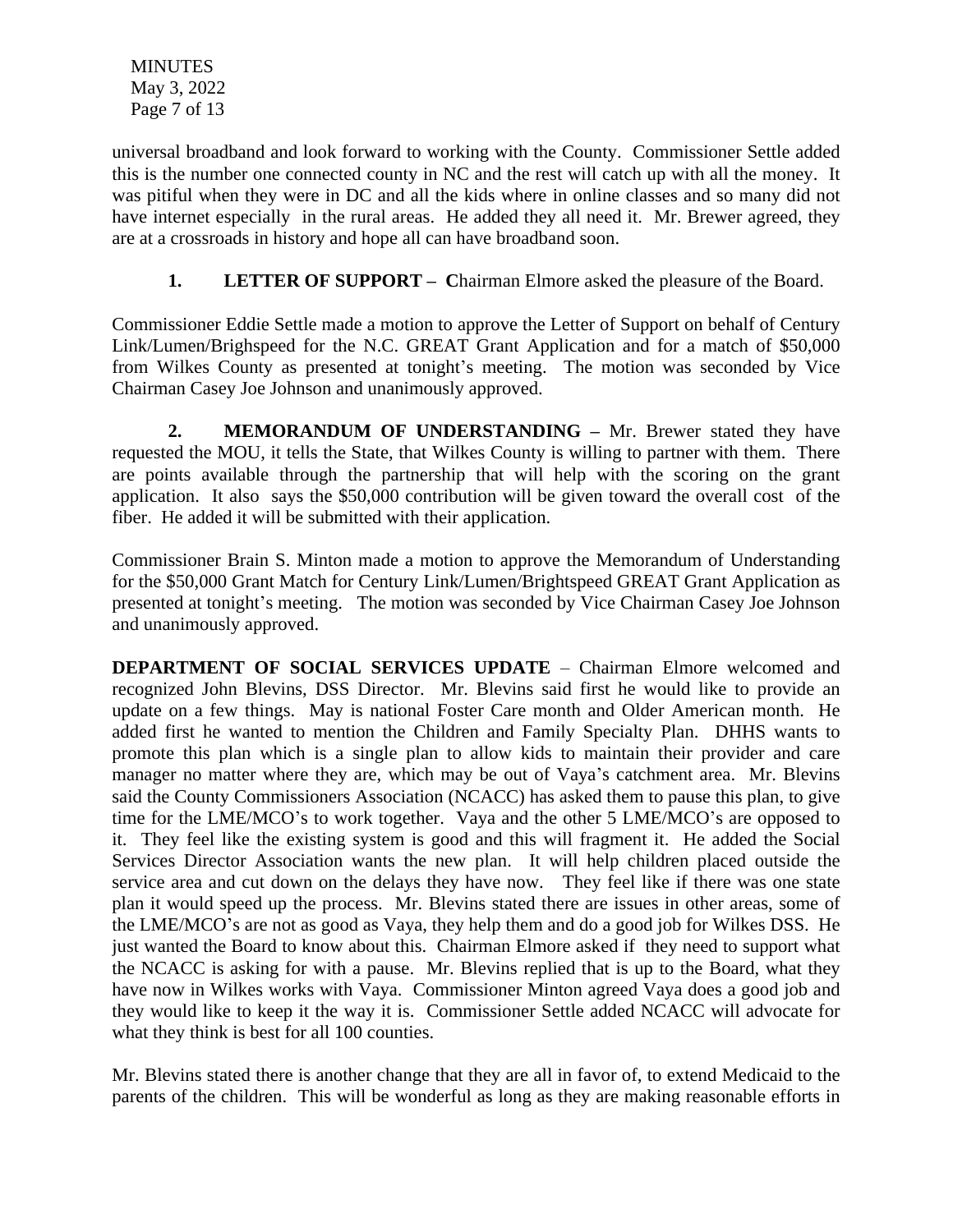**MINUTES**  May 3, 2022 Page 8 of 13

the court ordered reunification. Many times, when they have to take the children the parents lose their Medicaid and can't do what is needed to get them back. Helpfully this will go through and help them with reunifying the family.

The next update is Work First ARPA funding they received \$500 per child for the month of March. Also, ARPA is proving funds for staffing based on the County's Food and Nutrition (FNS) case load. Mr. Blevins said Wilkes will get \$77,159.71, usually this is 50% county and 50% state and will give them 100% up to this amount, beginning in July. They are asking counties to use this to enhance the FNS programs, but it is not mandated. The last updated is the REDA Medicaid audit has started. They pulled the first month's cases and there are no paybacks so far. This is because of the great staff they have. They hope this continues and he will keep them updated as this continues. Mr. Huffman added DSS is in an audit almost year round.

Mr. Blevins went over the monthly caseload reports for March at this time. Next, he went through the Foster Care financial report, Adoption Services financial report, Child Development and Subsidized Child Care financial reports for March. Mr. Blevins went over the CPS Foster Care monthly report for March at this time. Mr. Blevins thanked the Board for their support of DSS and all they do for the kids.

Chairman Elmore and the Board thanked Mr. Blevins for the good report, update, and all they do. They are very happy with the work they do. Mr. Blevins replied it is the staff.

- **TO: Wilkes County Board of Commissioners**
- **FROM: John C. Yates, County Manager**

# **SUBJECT: Recommended Fiscal Year 2022-2023 Annual Budget**

**DATE: May 3, 2022**

The recommended budget for fiscal year 2022-2023 is respectfully submitted with a proposed tax rate of 66 cents per \$100 of assessed valuation. The total recommended budget including all funds: General, 911, Grants, Airport, Landfill, and Volunteer Fire Districts is \$106,779,434.

# **GENERAL FUND**

The recommended General Fund budget for fiscal year 2022-2023 is \$92,856,090. This is a 1.43% decrease from the 2021-2022 amended budget of \$94,188,773.

# **BOARD OF EDUCATION**

This year's recommended appropriation for Wilkes County School System is \$19,463,119. This appropriation includes \$14,474,484 for current expense/operations and \$675,000 for capital outlay/improvements. This appropriation reflects a 4% increase in operation funding of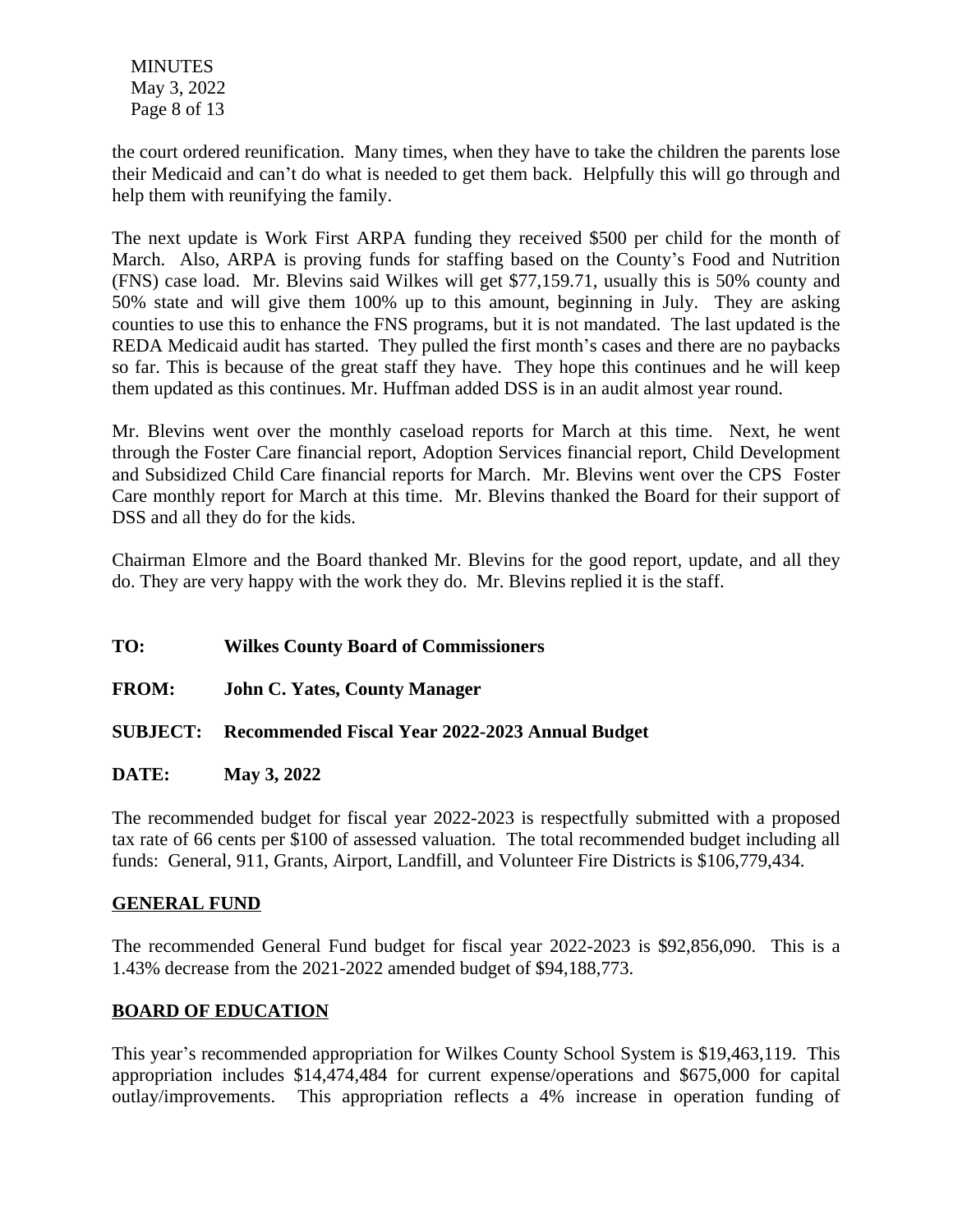**MINUTES**  May 3, 2022 Page 9 of 13

\$1,176,934. The total appropriation also includes lottery and sales tax funds forwarded to the school system by statute. We are estimating growth of sales tax funds we forward to the Wilkes County School System to be an additional \$195,223 for their portion of articles 40 and 42.

### **WILKES COMMUNITY COLLEGE**

This year's recommended appropriation for Wilkes Community College is \$4,303,877. The recommended budget for current expense is \$3,585,877; \$150,000 for capital outlay, \$366,000 for salary supplements, and a one-time building improvement appropriation of \$202,000 for the Welding Facility. This year's appropriation reflects a 4% increase in operation funding of \$137,919.

### **APPALACHIAN REGIONAL LIBRARY**

This year's recommended appropriation for Wilkes County Appalachian Regional Library is \$688,697. Plus, an additional \$32,568 for the Traphill Branch. This year's appropriation reflects a 4% increase for a total of \$27,740.

### **PERSONNEL**

In the proposed budget for 2022-2023, we have the following new full-time positions:

1 – Sheriff – Deputy Sheriff Sergeant. This new position will patrol assigned areas; respond to calls for service; investigate crimes; and perform many other duties. Due to growing staff there is a need for a mid-level experienced deputy.

1 – Sheriff – SRO. This new position will work as a second School Resource Officer at Wilkes Central High School due to the size of student population and to better serve this community.

1 – Finance – Assistant Finance Officer. This new position is needed to help oversee 30 million in ARPA funds and to navigate changes in the GASB laws and reporting for ARPA and State funds. This position will help finance maintain the level of service needed for the 30 departments within the county and outside agencies.

# **PAY**

A 6% salary increase has been recommended for all full-time employees; currently we have 22 unfilled open positions in Wilkes County.

# **HEALTH INSURANCE FOR EMPLOYEES**

Our self-insured Blue Cross Blue Shield Employee Health Insurance premiums will increase by 2% which is \$121,000 for 2022-2023.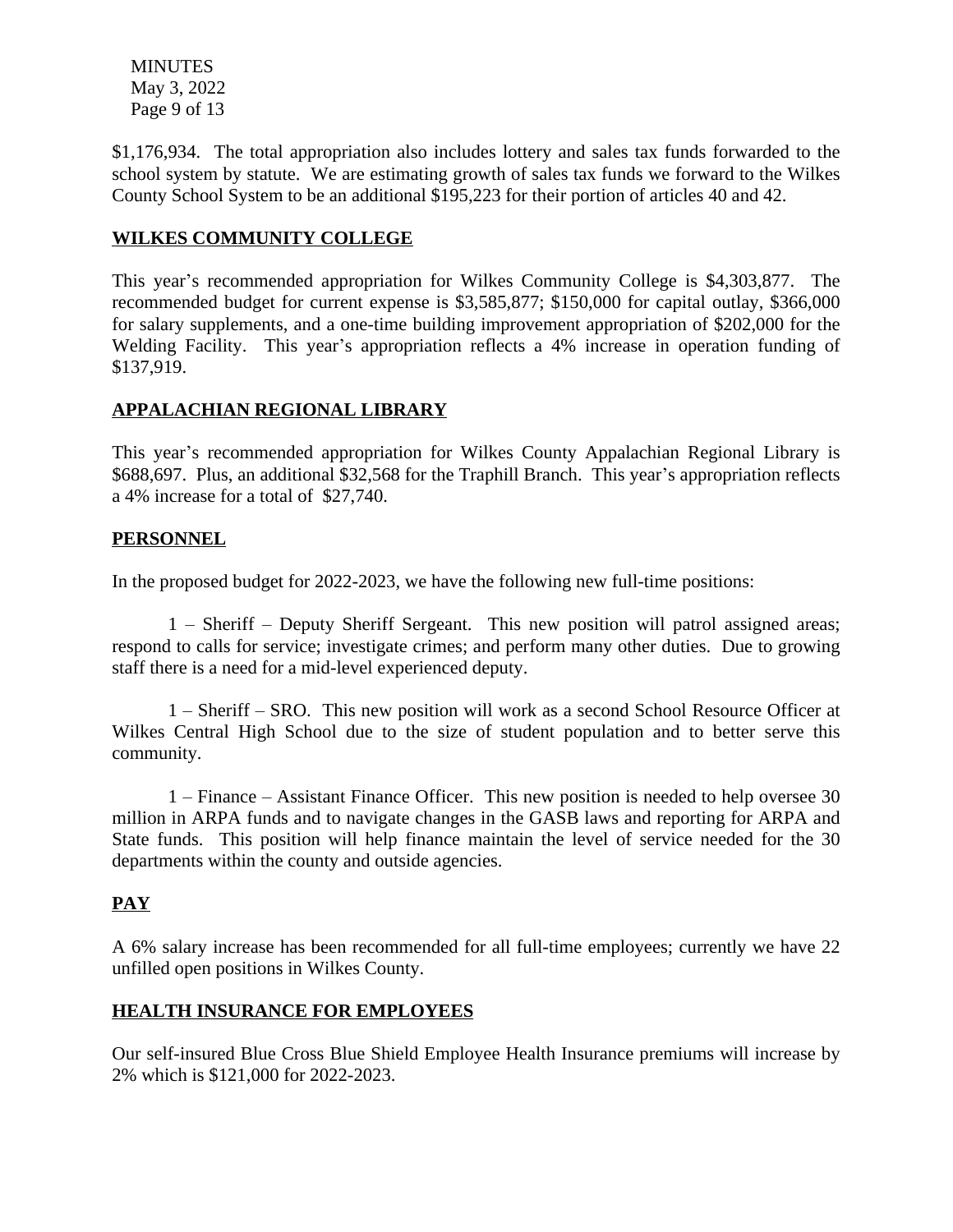**MINUTES**  May 3, 2022 Page 10 of 13

#### **HUMAN SERVICES**

The Social Services General Administrative budget is recommended at \$8,714,707, or a \$517,952 increase from the prior year. The total Department of Social Services budget is \$15,913,337. The County portion of the total Department of Social Services budget is \$7,616,123 or 47.86%.

The General Health budget is recommended at \$2,509,914. The total Health budget is \$8,235,684. The County's portion of the total Health Department budget is \$2,443,109 or 29.67%.

The VAYA Health budget is recommended an appropriation of \$218,612 which is the same as last year's budget.

#### **PUBLIC SAFETY**

The Sheriff's Department recommended budget is \$7,535,827. The Jail recommended budget is \$4,602,407.

The Emergency Communications recommended budget is \$1,725,341.

The Emergency Medical Services budget is recommended \$6,102,180.

#### **SPECIAL PROJECTS/ECONOMIC DEVELOPMENT**

This year \$250,952 has been appropriated for the Wilkes Economic Development Corporation, which reflects a 4% increase. This will enable them to continue to work on job growth and existing business retention in Wilkes County. We are very excited to be working with Wilkes EDC on the Wilkes Commercial Business Center.

#### **REVENUES**

Ad valorem taxes for the recommended budget are estimated at \$40,455,630. This includes a 2.52% growth in real property tax values. We also project a 7.5% growth in motor vehicle tax for 2022-2023.

Sales Tax represents 24.81% of the County's revenue and is budgeted at \$23,033,918 which reflects a 12.8% increase over last year's amended budget.

General Fund Balance appropriation of \$5,696,113 is required to balance this year's recommended budget. In the County's most recent audit, the unassigned fund balance as of June 30, 2021 was \$29,055,519 or 46%. If we use the total of \$5,696,113 our unassigned fund balance would be estimated at \$23,359,406.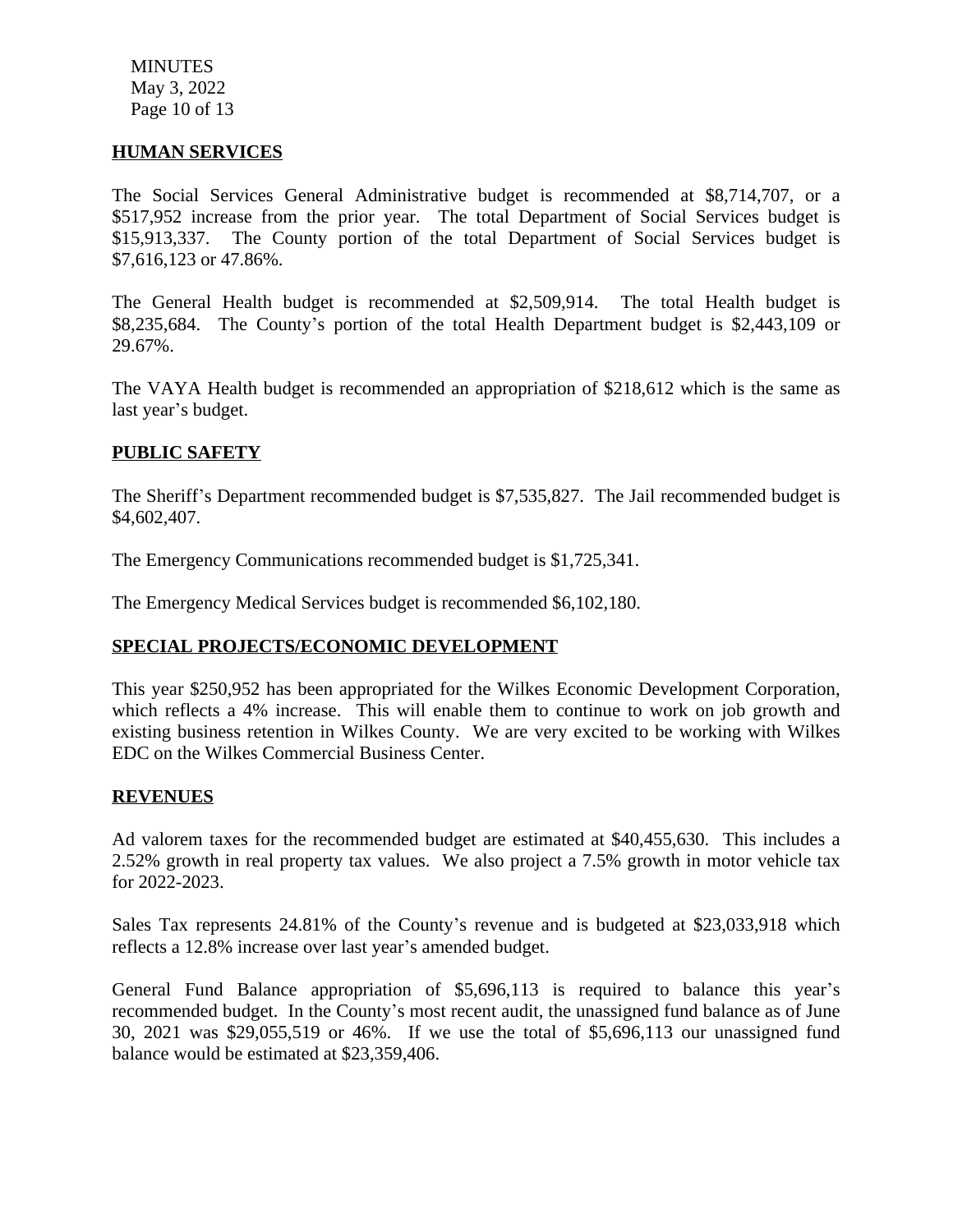**MINUTES**  May 3, 2022 Page 11 of 13

### **AIRPORT FUND**

The Airport operating budget is recommended at \$4,108,212.

### **LANDFILL FUND**

The Landfill operating budget is recommended at \$4,412,782.

# **AMERICAN RESCUE PLAN**

In the proposed budget last year, we cut several public safety capital requests, in doing so we anticipated spending American Recovery Act Funds of \$1,000,000 on Sheriff's Department and EMS vehicles. In addition, we are also using \$600,000 for the construction of the burn building at the Fire Training Ground; \$3,100,000 for the construction of Emergency Services Center to be located on the Call Street property; \$288,933 was used for the vaccine Incentive Program; \$7,988,299 for the Rural Community Wastewater Infrastructure Extension Project; and \$191,194 for the Part F Grant Match. Wilkes County has received \$6,644,114.50 funds to date and expect to receive the remaining  $\frac{1}{2}$  by the end of this fiscal year.

We are very excited to be working with N.C. Commerce for the \$18 million appropriated for the North Wilkesboro Speedway and look forward to this project.

#### **CONCLUSION**

**This budget year has been very difficult due to navigating the end of the pandemic, inflation, and economic uncertainties. The economy and rising inflation has increased the cost of goods, services, and fuel, which impacts the cost of county services and places an additional burden on citizens and employees. Other factors that may impact our budget are State and Federal spending. We cannot predict what response they may take in regards to unfunded mandates, decreases in revenues, and rising inflation. Due to the resilience of our citizens, businesses, and employees, we do anticipate an increase in sales tax and property tax collections. We strive to provide an efficient and productive work environment for our employees and the citizens who depend on our services by always remaining open. Delivering our services is, and will remain, our priority.** 

**However, Wilkes County cannot do what we do for our citizens without attracting and retaining high quality, loyal, dedicated, and hardworking employees. This is the single most important asset and resource we have, and the employees are our top priority for this year's budget. Unemployment in Wilkes was 3.6% for the first quarter of this year. We have 506 full time positions, 22 unfilled open positions at this time, and 42 employees that have left the County since 12/30/2021.** 

**We understand the budget is the single most important document approved by the Board of Commissioners each year. It is the County's basic plan of action for FY 2022-2023. As always, Wilkes County is very dependent on sales tax and we will continue to monitor the**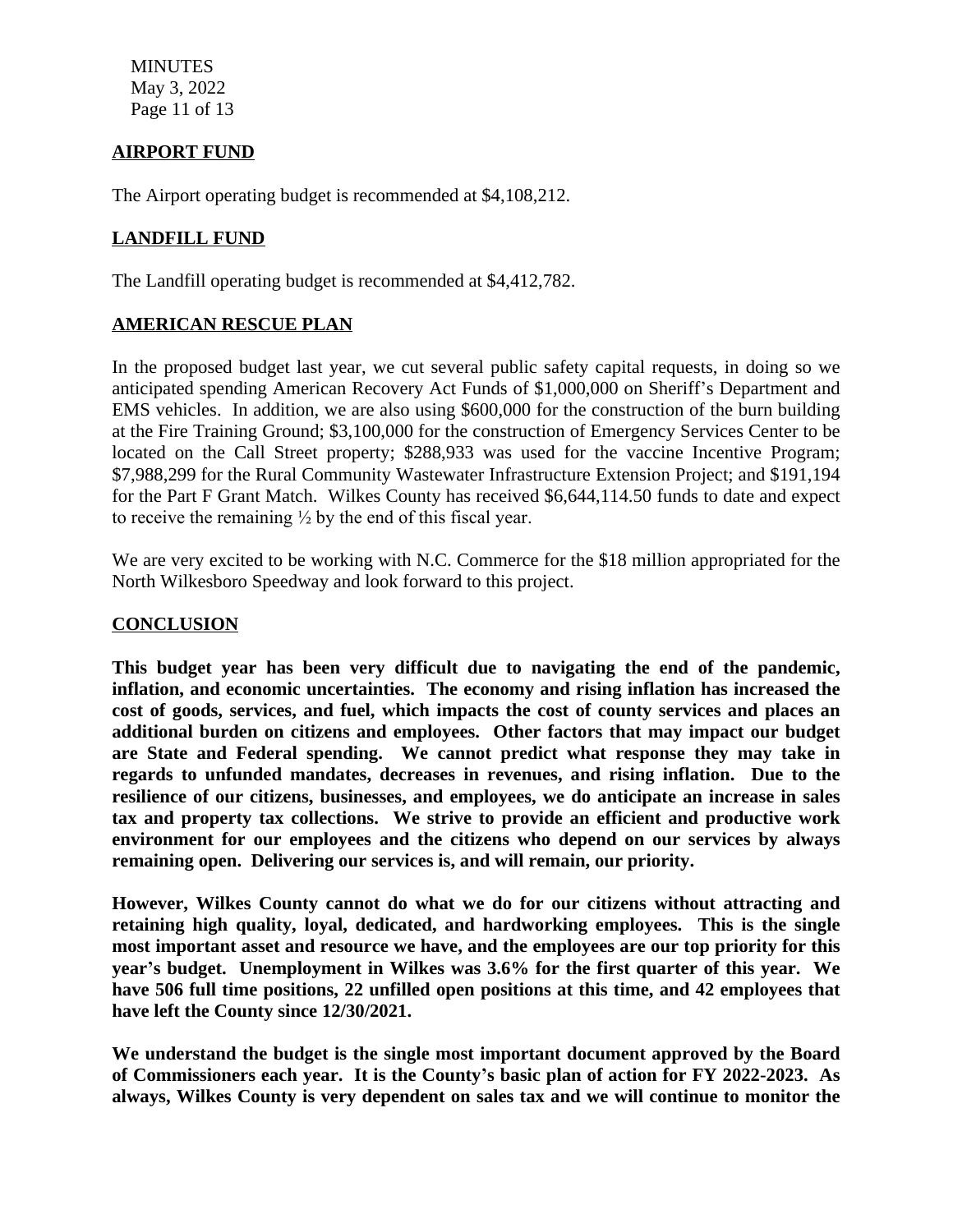**MINUTES**  May 3, 2022 Page 12 of 13

**effects of an uncertain economy and rising inflation. Looking forward, thanks to the leadership and support of the Commissioners, we see opportunities for many positive impacts for Wilkes. Such opportunities include: WCC Education Promise for all students, continued growth at the Airport to include the 7,000 sq. ft. runway extension, and several economic development projects throughout Wilkes County to include: the North Wilkesboro Speedway, the Wilkes Commercial Business Center, and construction has just begun on the new Wilkes Emergency Service Center. We are also looking forward to the upcoming opportunity to work with NC Tech Pathways. This is the Manager's recommendation and is now presented to the Board for your consideration. The staff and I stand ready to assist in any way possible.** 

Chairman Elmore thanked Mr. Yates and the staff and said the best part is there is no tax increase and this has been true for at least the last 8 years. Mr. Huffman added there were no fire tax rate increase requested for this year as well. Chairman Elmore said they are doing a good job and they are not hearing many complaints. Vice Chairman Johnson said he appreciates all the hard work, this is a large task they do. Mr. Yates replied they have a good group that works on this. Chairman Elmore asked about the letter to the outside agencies and non-profits that finance was to send of what will be required next year. Mr. Huffman replied that will go out in about 6 months since it will be effective next fiscal year. Chairman Elmore said they need to send it sooner, with this upcoming year's appropriation would be a good start. They will have a full year to plan. Commissioner Settle added they may need to send them more than one, they all have budgets and need to plan for this.

**2. SET BUDGET WORK SESSION** – Chairman Elmore stated they need to set a budget work session.

Commissioner Eddie Settle made a motion to set a Budget Work Session for Tuesday, May 10, 2022 at 4:30 P.M. with the meeting to immediately follow at the Wilkes County Agricultural Center located at 416 Executive Drive, Wilkesboro, N.C. The motion was seconded by Commissioner Brian S. Minton and unanimously approved.

The work session is open to the public.

**3. SET PUBLIC HEARING ON PROPOSED BUDGET** – Chairman Elmore stated next, they need to set the Public Hearing on the proposed budget.

Commissioner Eddie Settle made a Motion to set a Public Hearing on the proposed FY 2022- 2023 Wilkes County Budget for Tuesday, June 7, 2021 at 6:00 P.M., to be noticed and held pursuant to the requirements of the Local Government Budget and Fiscal Control Act, with the Commissioners' regularly scheduled meeting to immediately follow the Public Hearing in the Commissioners' Meeting Room located at the Wilkes County Office Building, 110 North Street Wilkesboro, N.C. The motion was seconded by Commissioner Brian S. Minton and unanimously approved.